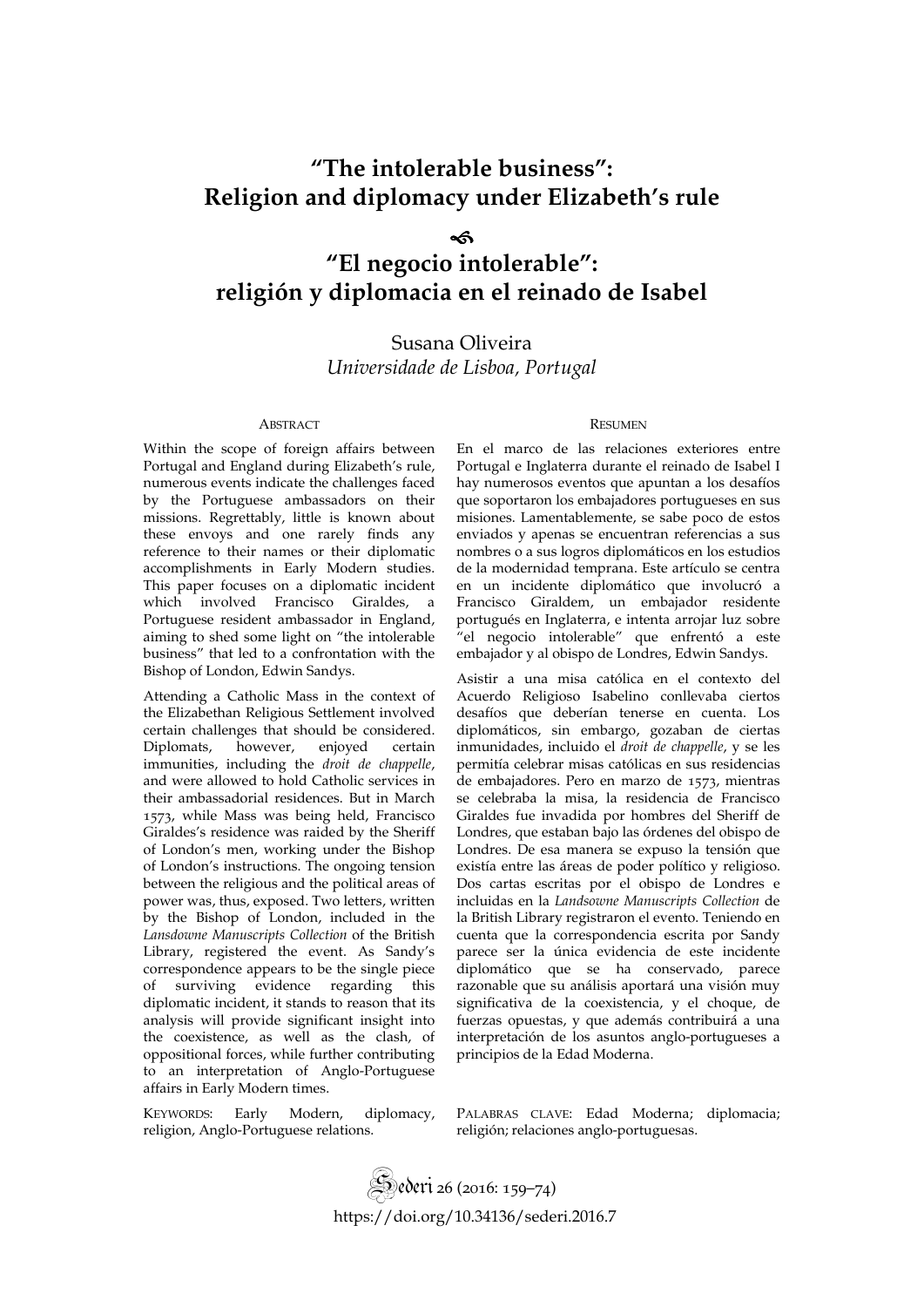$\overline{a}$ 

In her speech to the 1585 Parliament, the Queen stated: "one matter toucheth me so near as I may not overskip: religion, the ground on which all other matters ought to take root" (1806 (1585), 833). Surely, one is able to trace the significance of a spiritual ground underlying the multifaceted aspects of Elizabethan life, or rather "a socialreligious-artistic complex," as T.S. Eliot observed (1975, 291). The profound and rapid changes of the sixteenth century, however, challenge our assumption of how exactly this "religious ground" could be clearly perceived as a common shared foundation "to all other matters," as Elizabeth intended.

It is in this disquieting context that one finds the Portuguese resident ambassador in England, Francisco Giraldes, an ambassador who threatened the Sheriff's men to "smite with his dagger and to kill in his rage" (1573: Lansdowne MS 16.25).<sup>1</sup> This paper focuses on the diplomatic incident concerning the ambassador's practice of his Catholic faith and on the Bishop of London's correspondence about the event, which he describes as "the intolerable business." Additionally, it is the purpose of this paper to shed light on a quite unfamiliar Early Modern ambassador, who served as Plenipotentiary of the Portuguese king in Elizabeth's court.

Essential to the analysis of any given historical period is the notion of change and how it occurs in terms of time, scale and depth. Indisputably, one should take into consideration the rhythm of change in the context of the Elizabethan Religious Settlement. As Mortimer observes, if one visited England in the 1560s, one could tell how Protestant or Catholic a given parish was by the speed with which it removed its medieval art (2013, 80). In this light, it is also interesting to note Sir Nicholas Bacon's criticism in Elizabeth's first Parliament regarding those who were either "too slow" or "too swift" to follow the laws regarding the establishment of "a uniform order in religion" (1682, 34).

Within the scope of the sixteenth century schisms, one should also reflect upon the number of sects that proliferated all over England, as put by William Bullein's 1564 fictional character: "I am

<sup>&</sup>lt;sup>1</sup> Quotations regarding this 1573 diplomatic incident are taken from the 16<sup>th</sup> volume of the *Lansdowne Manuscripts*, at the British Library. Henceforth, the quotation will only include the reference to the *Lansdowne Manuscripts* (Lands. MS) followed by the *folio* numbers.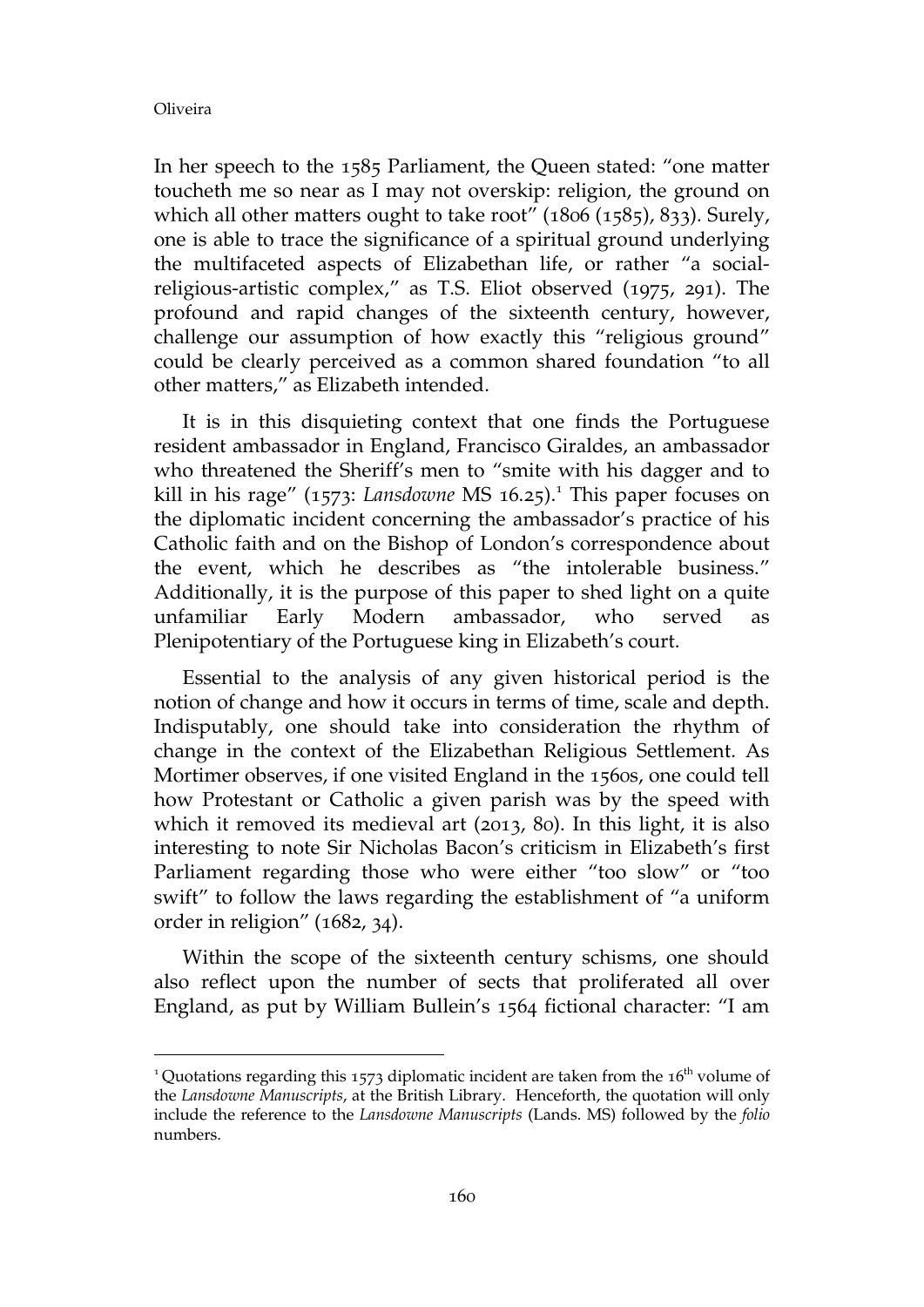neither Catholic, Papist, Protestant or Anabaptist, I assure you. I am *nulla fidian* and there are many of our sect" (1888, 14).

Despite the rapid changes, matters of faith remained delicate and intricate, inscribed in the continuous construction of the self, the subject of one's most intimate and private spiritual beliefs, one's way of life and one's world view. The depth of change entailed by the Elizabethan Religious Settlement is, then, another perspective to consider in the light of this period.

Given such complexity, it would be challenging for an English Catholic to witness the persecution of formerly established religious practices. Moreover, the conflict with Catholicism —or "the old faith"— assumed immense proportions, especially after the 1569 Northern Rebellion. What had started with an open celebration of a Catholic Mass by the Earls of the North culminated with Pope Pius V's 1570 Bull, *Regnans in Excelsis*, excommunicating and deposing Elizabeth, "the pretended queen of England and the servant of crime" (Aughterson 1998, 36). The Pope pressed the "religiouspolitical matter" even further by demanding all English Catholics to turn against their monarch and to keep their allegiance to Rome on pain of excommunication.

Implicitly embedded in the Pope's enterprise was the replacement of the Protestant Elizabeth with the Catholic Mary Queen of Scots, as clearly confirmed by the Ridolfi Plot, the following year. The foreign support for the Catholic cause gave a disturbing international dimension to spiritual affairs in England. Religion was playing an increasingly disquieting role, posing an ever-present threat to the Queen's life, as well as to the Elizabethan Settlement. Religious and political matters were, thus, inextricably intertwined. As a result, the political intolerance for Catholicism translated into severe regulation, especially after Saint Bartholomew's Massacre, on  $24^{th}$  August 1572. Ultimately, Catholic practices in England came to be considered as an act of treason. Those were not the times for ambiguous loyalties.

Therefore, when the Catholic Portuguese ambassador, Francisco Giraldes, arrived in London, in 1571, he stepped into a remarkably disquieting setting, the city being the "stronghold of Protestantism," as Birth observed (1907, 169). The Bishop of London was at the time Edwin Sandys, who had replaced Edmund Grindal in 1570, when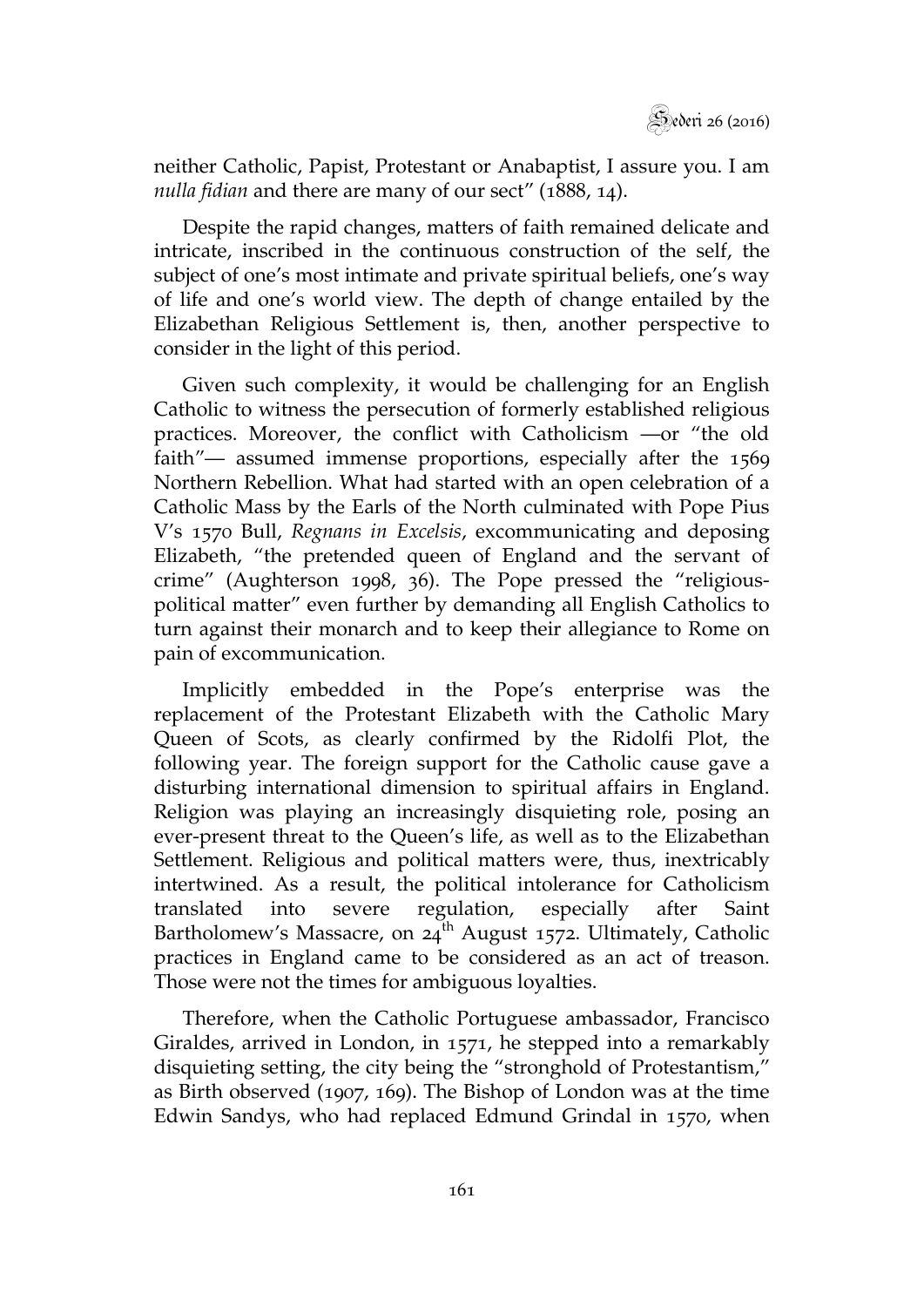$\overline{a}$ 

the latter was assigned the Archbishopric of York. In a letter to Archbishop Parker, Grindal recognises his successor's difficult task when he admits: "But surely he, the Bishop of London, is always to be pitied" (1843, 347). According to Birth, the bishopric of London was evidently a distinctive assignment:

London was, from its being the centre of government, the residence of the Court and of foreign ambassadors, in a unique and peculiar position as one of the most important dioceses of the realm […] and the work of its Bishop was, therefore, especially difficult and exacting. (1907, 437)

Perhaps due to the challenges of the task ahead, Sandys initially refused Cecil's proposal to replace Grindal as the Bishop of London. Sandys had invoked questions of health, but he soon realised Cecil's discontentment and he later accepted the assignment (Birth 1907, 459). Theodore Rabb observes that Sandys was a zealous reformer, a leader in the repression of dissidents and "the chief bulwark against both Catholics and Puritans" (1998, 5). As registered in his sermons, Sandys strongly believed that "the papal stragglers, the firebrands of sedition, and the pests of the Church" were the worst kind of men, "who by too great liberty became worse, and […] fierce through impunity, [grew] boldly insolent" (1841, 441). In the Bishop's opinion, "these foxes must be removed, the further the better" and he humorously remarks "as far as Rome" (1841, 73; 55). Nonetheless, Sandys recognised that the power he could exercise as the Bishop of London relied on the secular support of the Court, as expressed in a letter to Cecil: "The world thinketh that you are my good friend […] if the Papists may learn disliking […] it will much weaken my work in God's Church" (Lansd. MS. 12. fol. 82).<sup>2</sup> Papists in London were inevitably associated with the Catholic resident ambassadors, as Birth observed: "Papists were numerous and […] ambassador's houses were places of resort for them" (1907, 460). Therefore, it comes as no surprise to learn that within only two years of Giraldes's arrival in London, a distressing event took place at his residence in Tower Street. Revisiting it will provide an interesting glimpse into the past.

<sup>&</sup>lt;sup>2</sup> "Edwyn, Bp. of Worcester, to Sir Wm Cecil; his grief that his refusing the Archbishopric of London has displeased him, &c. April 26, 1570" (Lands. MS).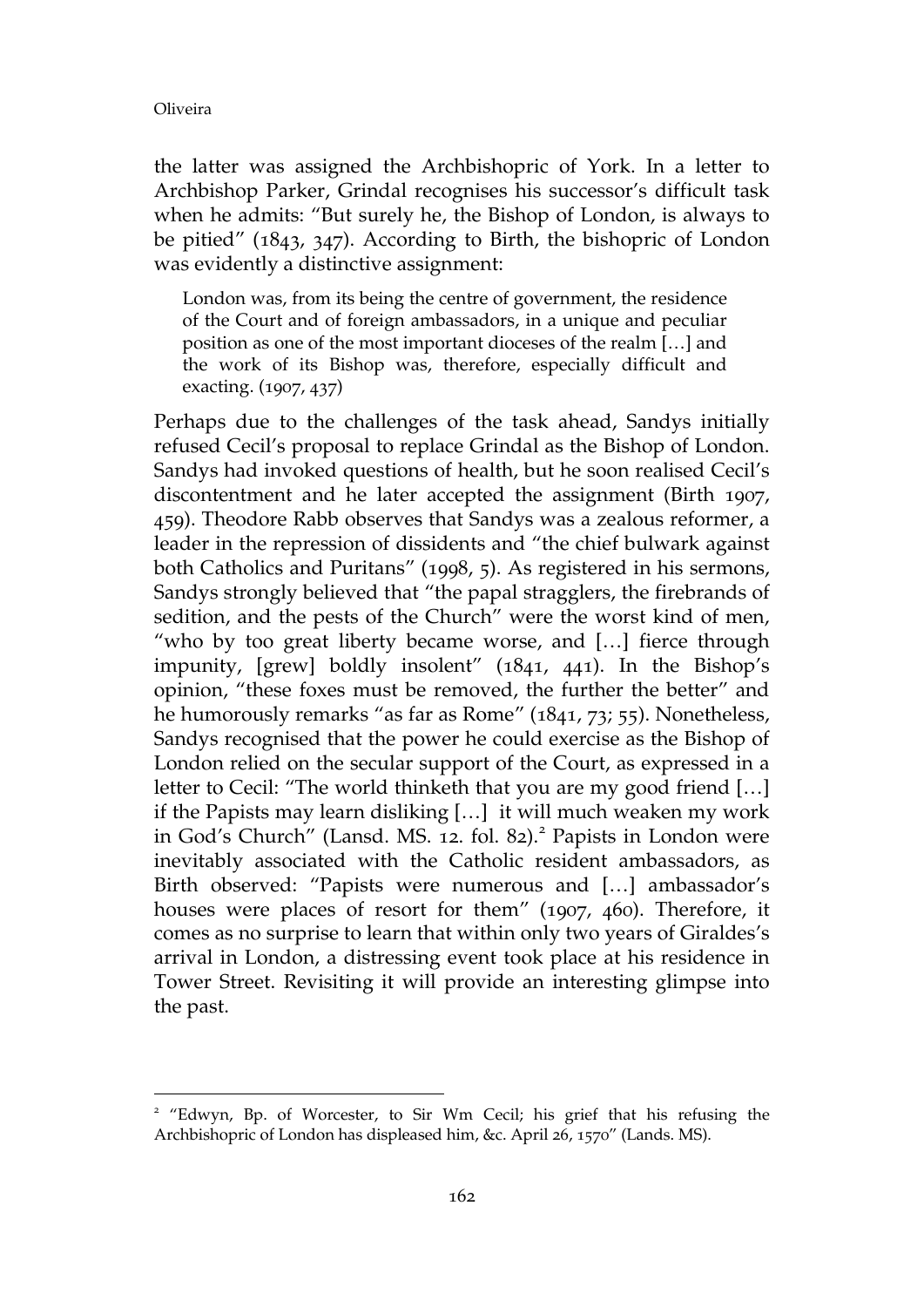Sederi 26 (2016)

In March 1573, Edwin Sandys, Bishop of London, wrote two letters regarding the Portuguese Ambassador's "undue encouragement of the Mass." The first letter, written on 2<sup>nd</sup> March 1573, was addressed to William Cecil, the Lord Treasurer. The second letter, written two days later, was sent to Robert Dudley Earl of Leicester. Excerpts of both Sandy's letters were published and commented in 1838, in Wright's *Queen Elizabeth and Her Times: a Series of Original Letters*, later in 1907, in Birth's *The Elizabethan Religious Settlement: A Study of Contemporary Documents*, and more recently, in 2010, in Wagner's *Voices of Shakespeare´s England*. This paper, however, proposes to analyse these letters from a rather different standpoint, one that focuses on Francisco Giraldes, as well as on the clash between religious and political interests.

In the letter to Cecil, the Bishop of London presents his case:

I learnt that the Mayor of London has fully advertised your Lordship touching our dealings with *this* Portingale, [the medieval English spelling for Portugal] who of too much boldness and without any Color of authority, has suffered massmongers of long time in his house, to the great degradation of God's glory, the great offense of the godly and religious, and contrary to the laws of this realm. I, understanding of it […] required the Sheriff of London, Mr. Pipe, to apprehend such as he found there committing idolatry.  $(fol. 25)^3$ 

The Portuguese Ambassador found himself, therefore, in a very delicate situation. He had been surprised by the Sheriff's men while attending and hosting an illegal Mass. As they were prohibited, the celebrations of Mass usually took place early in the morning or late at night, in absolute secret. However, the wide net of intelligence set by Elizabeth's ministers made it impossible to predict whether or not one would be caught. Informants were everywhere, after all. One might only imagine the Ambassador's state of mind when the Sheriff's men burst into his home, much like Mortimer's description of a similar situation: that "frightening moment when a stranger knocks insistently on the door and you look at the terrified faces of those around you, wondering whether you have been discovered" (2013, 85).

 $\overline{a}$ <sup>3</sup> "Edwyn, Bp. of London, to the Lord Treasurer; concerning the Portuguese Ambassador's undue encouragement of the Mass. March 2, 1573" (Lands. MS).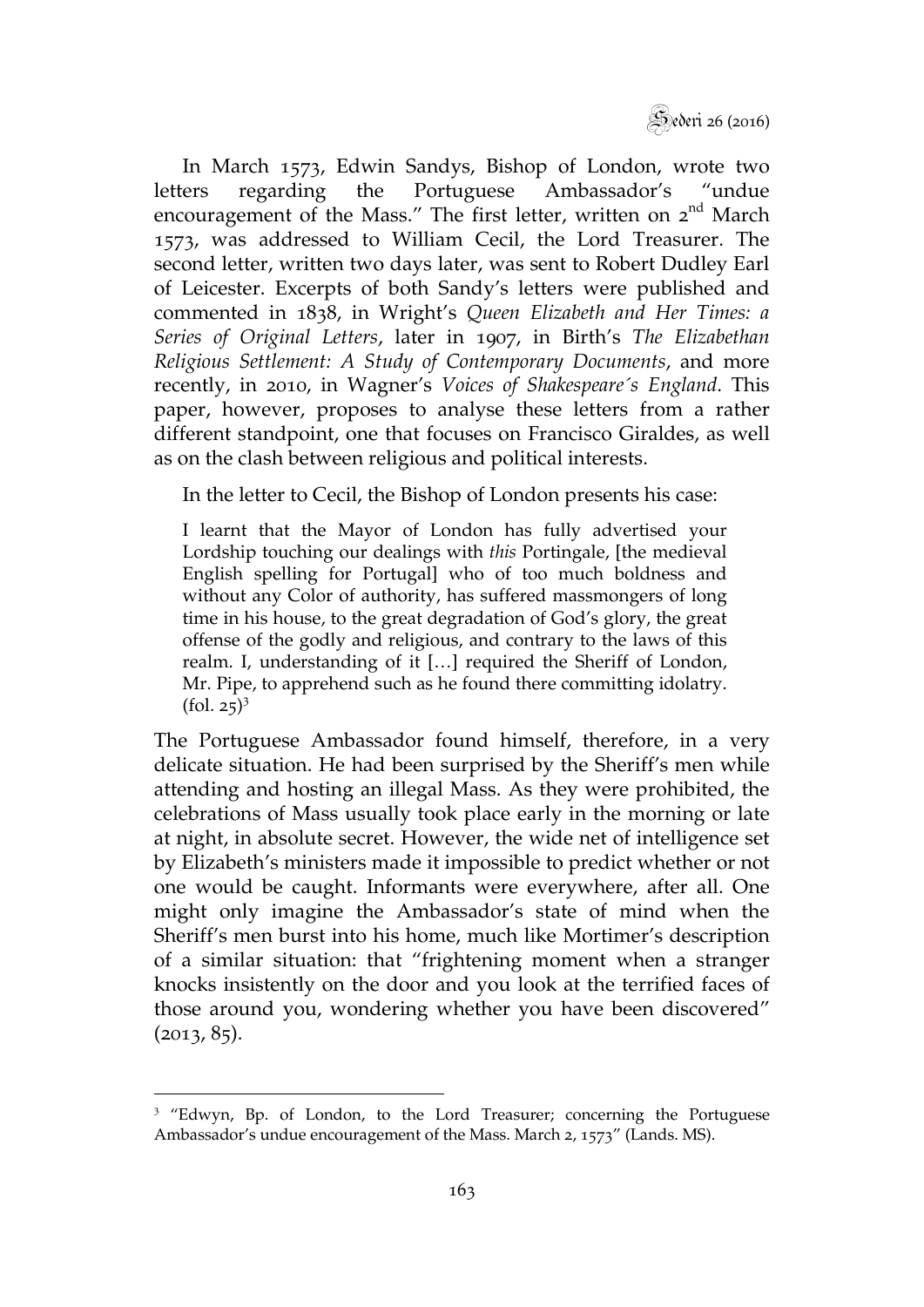$\overline{a}$ 

But Giraldes had been discovered, and the Bishop's letter informs that the break-in was followed by a search. Signs of "idolatry" — "the worship of the calf"— were found, as he informs Cecil: "the altar prepared, the chalice, and their bread god" (fol. 25). Four students of law were detained, although the Bishop knew that "a great number of Englishmen […] minded to hear mass […] hid in the house" (fol. 25). Again, one might picture the Ambassador's guests hurriedly looking for a place to hide, while the authorities conducted their search.

 The Portuguese Ambassador, however, did not hide. The Bishop informs: "Francis Gerald, the Portingale, offered to shoot dogs, to smite with his dagger and to kill in his rage" (fol. 25). Despite the Bishop's orders, the Sheriff neither detained the Ambassador nor arrested the priest. Consequently, the Bishop reports that "this Portingale is at court to complain" (fol. 25), implicitly assuming that "*the dealings with this Portingale*" had suffered an unexpected complication. Therefore, he appeals to Cecil's influence:

[...] to see that idolatrer and godless man sincerely punished, if you will let him over to me, and give me authority, I will hand him *secundum virtutes*. Your order I look for, and that I will see executed, so far as my power will reach. (fol. 25)

Two days later, no legal action had yet been taken against the Portuguese Ambassador. As if writing to the Lord Treasurer could not get his plea close enough to Elizabeth's ears, the Bishop writes to Robert Dudley Earl of Leicester, the Queen's favourite and close friend at the time. The Bishop informs Dudley that "the Portingall has complained at court as if he should have been evil used" (fol. 26).<sup>4</sup> In a clear behind the scenes operation, the Bishop's letter expresses how astonished he was that no consequences had come upon "this idolatrous proud Portingale" (fol. 26), who celebrated Mass in his house "daily, Sundays and Holidays" with at least "twenty of her Majesty's subjects." The Bishop further informs that "the Sheriff apprehended few of a simple sort, but he suffered the author of this evil to escape" (fol. 25). All in all, for the Bishop of London this episode had also become a power struggle between himself and the Portuguese Ambassador. He could simply not

<sup>4</sup> "Edwyn, Bp. of London, to the Earl of Leicester; he warmly pleads against tolerating the Portuguese Ambassador to hear Mass, and calls him a calf-worshipper. March 4, 1573" (Lands. MS).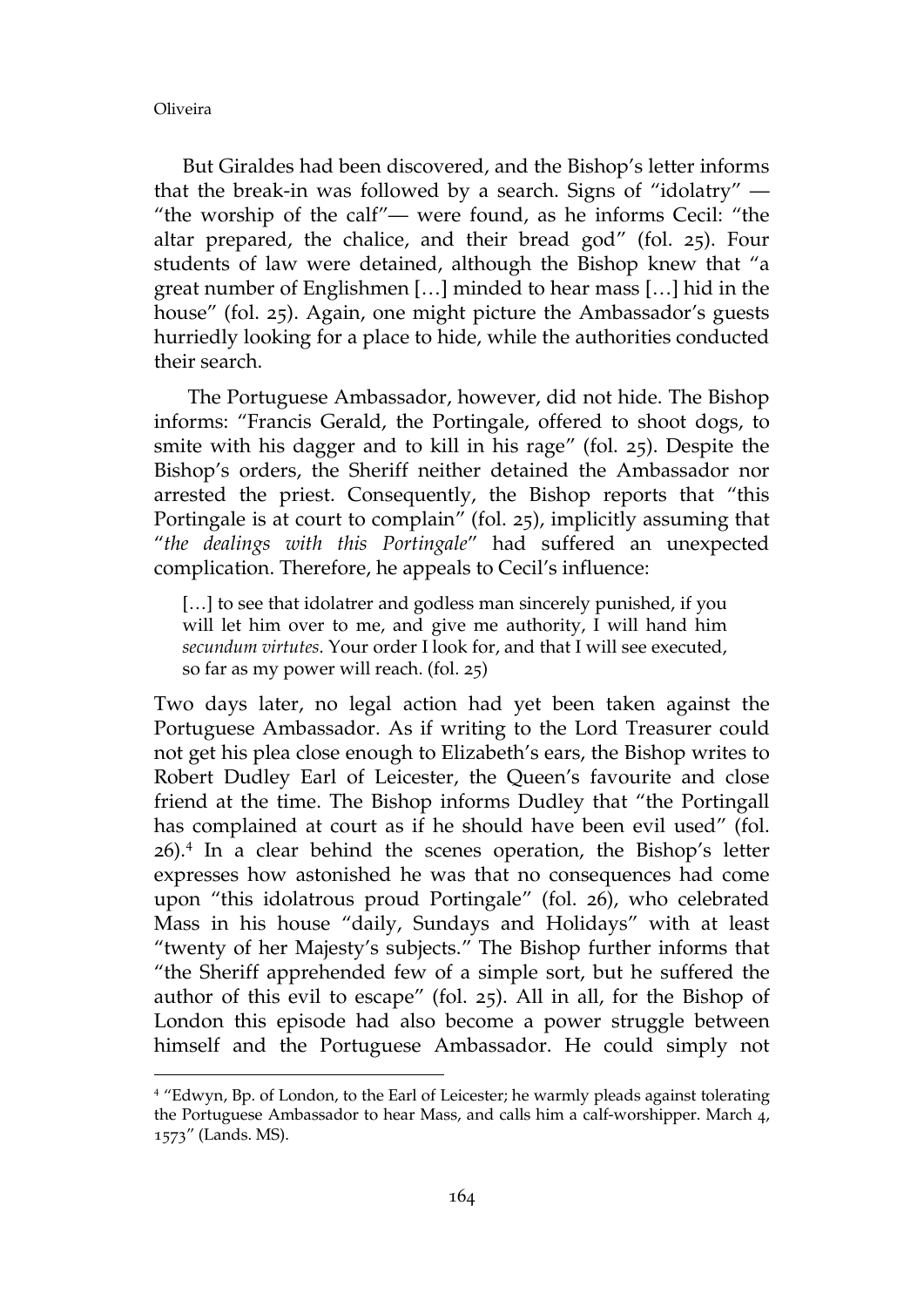

concede the juxtaposition of the political and the religious matters or how the former were taking priority over the absolute need to "purge the church of idolatry and superstitions" (fol. 25).

Moreover, in both of the letters, the Bishop reminds his addressees of the all-pervasive divine punishment awaiting those who "partake" in idolatry, even if covertly. The Bishop's Latin quotation of Jeremiah in the letter to the Earl of Leicester, "*Maledictus qui facit opus Domini fraudulenter*" (fol. 26) —"cursed be he that does the work of the Lord deceitfully" (Jeremiah 48:10)— entails God's idea of retribution upon those who perform His work deviously. Nonetheless, when quoting Jeremiah, the Bishop uses the noun "*negligenter*" instead of the original "*fraudulenter,*" thus emphasising that "partaking" in episodes of idolatry could assume numerous forms, including that of neglecting, or overlooking, the justified and expected punishment upon those accountable for that godly sin. Assuming a more direct approach to this matter, the Bishop reminds the Lord Treasurer that "to wink at it [this episode of idolatry] is to be partaker of it" (fol. 25) and adds: "such an example is not to be suffered, God will be mightly angry with it, it is too offensive; if her Majesty should grant or tolerate it, she can never answer God for it" (fol. 25). Casting a veiled threat, the Bishop strongly warns about the risk the Queen's soul is taking, by bringing her own salvation into consideration. The matter could not get more serious.

These missives also express, rather evidently, the Bishop's loathing towards the Portuguese ambassador's conduct, as well as his contempt for the Ambassador himself. Such a conclusion is suggested by the numerous times Sandys uses the expression "*this* Portingale" or "*this* idolatrous and proud Portingall" [my emphasis]. The use of the demonstrative adjective "this" to qualify the noun "Portingale" gives the expression a further negative connotation. Moreover, in these quite elaborate and extensive missives, the Bishop writes the Ambassador's name only once in each of the letters: the letter to Cecil contains the anglicised forms of both the name and the surname "Francis Gerald" (fol. 25), but in the one to Dudley the surname "Gerald" sufficed (fol. 25). Thus, in his correspondence, the Bishop denies the Portuguese ambassador his primary and most significant designation of identity, his name. Additionally, in the Bishop´s letter to the Lord Treasurer, he never addresses the subject of his letters by his public office —the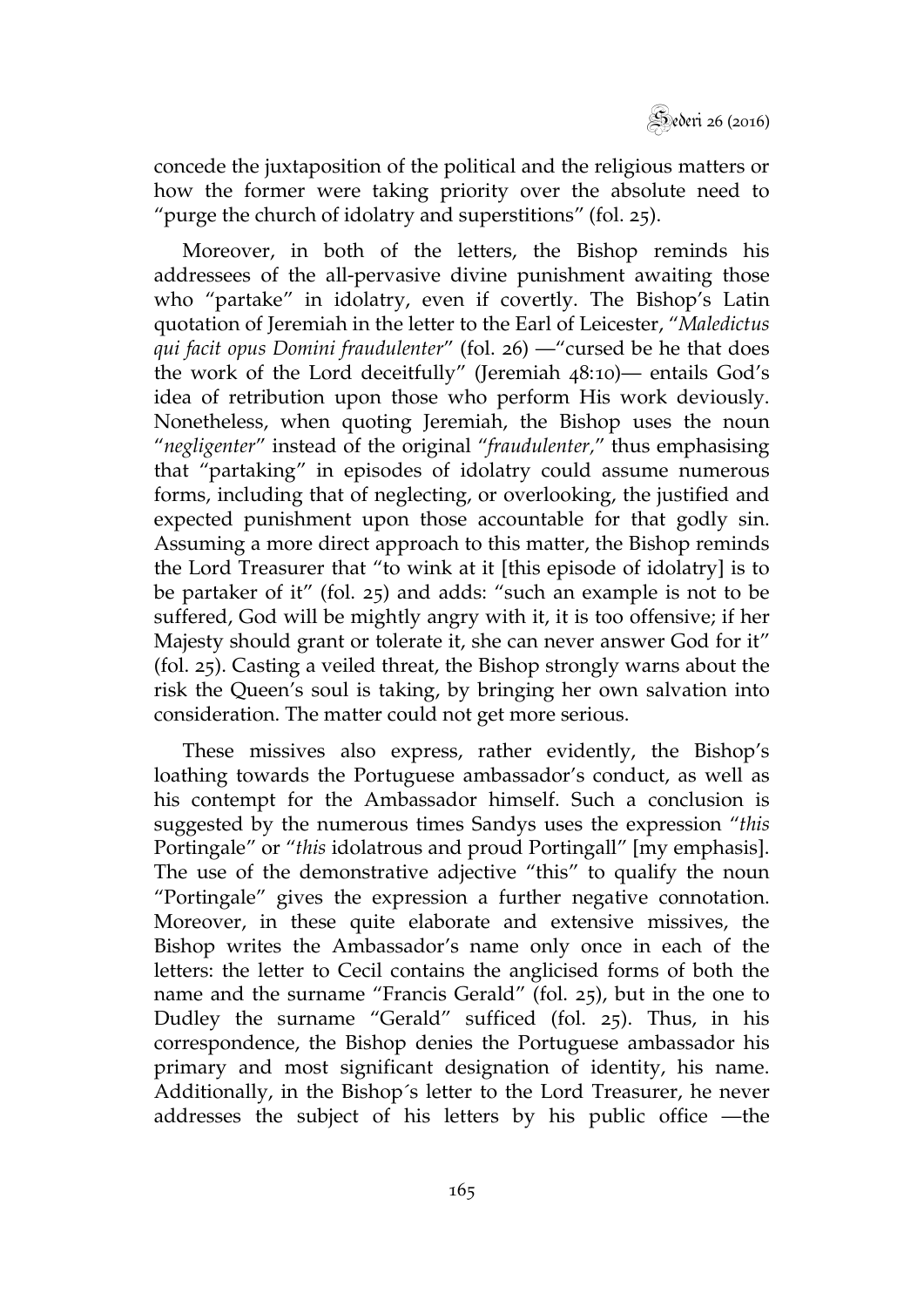Portuguese Ambassador— even though he mentions the Mayor of London and the Sheriff of London (fol. 25). In the Sheriff's case, the Bishop also mentions his surname, preceded by the honorific title "Mr.": "Mr. Pipe."

A closer examination of the manuscripts reveals two different sets of singular hand-writings, which might be explained by the use of secretaries. Another explanation might be found in the final lines of both the letters, indicating that they were "scribbled […] in haste" (fols. 25, 26). Whatever the reason, the designation "Portingale" appears with two different spellings in the same manuscript ("Portingale" and "Portingall") a detail that cannot be explained in view of the author's learning, confirmed by the several passages in Latin in both letters (fol. 25). Although one should take into account the evolution of the spellings of the word Portugal, one might also read between the lines and include this (mis)spelling detail as yet further evidence of the Bishop's disregard of Giraldes. According to Annabel Patterson, reading between the lines in the Early Modern period was also "*writing* between the lines" (2004, 7). Ultimately, although articulating the author's idiosyncrasies, the analysis of such correspondence allows the reader to perceive how the Portuguese ambassador's *persona* was construed within a circle of very eminent people.

Notwithstanding the Bishop's appeals, the records show that in this clash of religious and secular forces, diplomacy did win. As an experienced ambassador, Francisco Giraldes had already established his reputation in Elizabeth's court as a skilful and resourceful negotiator, qualities that De Callières would later consider fundamental requirements for an ambassador (1716, 19–48).

Precisely due to Giraldes's celebrated authority as an ambassador, King D. Sebastião of Portugal had sent Giraldes to London, from his assignment in Flanders, to solve the commercial breakdown between the two nations, which had started in 1569 (Santarém 1865, cxliii). In fact, for more than a decade several other Portuguese ambassadors and envoys had been sent to England to solve the commercial differences that opposed the two nations, particularly concerning what the Portuguese government considered the illegal English trade in Portuguese territories, such as in Mina. As the diplomatic negotiations failed, the Portuguese government ordered all English ships arriving in Portuguese ports to be seized,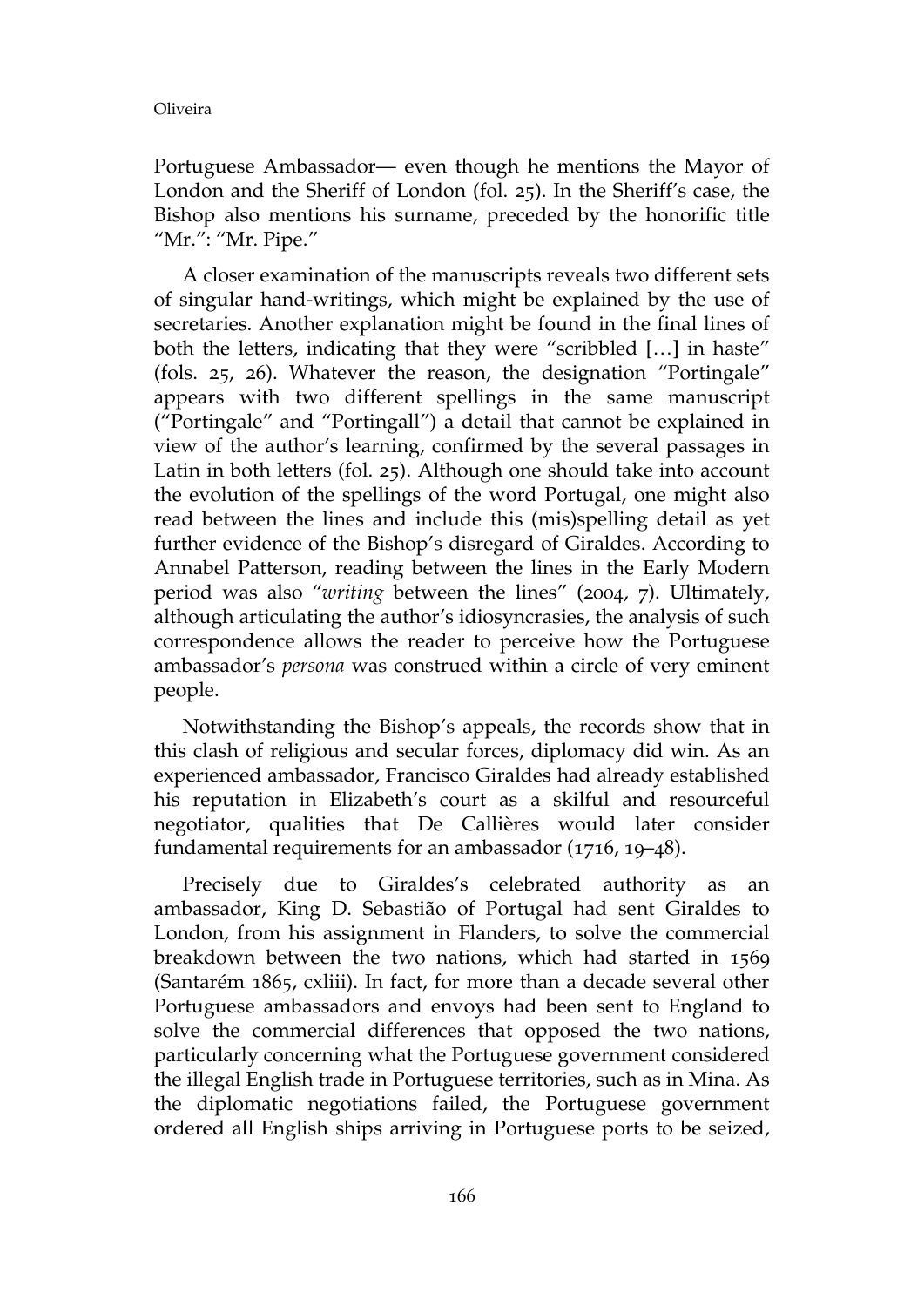Sederi 26 (2016)

their cargo apprehended, their crew imprisoned, and all English ships navigating without Portuguese permission in Portuguese waters to be sunk (Santarém cxxxv). The commercial affairs between the two nations ceased and their friendly Alliance, which had lasted for almost 200 years, was broken. Consequently, a great deal depended on Giraldes's diplomatic abilities for both the nations, economically and politically. As the King of Portugal's Plenipotentiary, Giraldes worked closely within the inner circle of the English administration and he also had private audiences with the Queen, who favoured him. Giraldes's conduct must have been the embodiment of the Renaissance diplomat, someone who "understood that his job was to win and hold the confidence and respect of the people among whom he worked" (Mattingly 1955, 109). Apparently, the Bishop of London failed to realise how significant the Portuguese ambassador's role had become. The English Queen was simply not willing to initiate an additional disturbance in foreign affairs with Portugal, confirming Mattingly's observation that in the end most of the conflicts between ambassadors and local authorities "were settled by the intervention of the prince, who took less account of the principles of […] law than [...] of the importance of the power [the ambassador] represented" (1955, 265).

Furthermore, one should also consider that the modern form of diplomatic immunity was being shaped by the time of this diplomatic incident. According to McClanahan, "the privileges and immunities of resident ambassadors in the sixteenth and seventeenth centuries were something of a new situation" (1989, 26), which meant that theorists were forced to adapt the familiar concept of the law of nations —*jus gentium*— into "a law among nations, a *jus inter gentes,*" as Mattingly also noted (1955, 270). What had been accepted in the Middle Ages as "international law" was being questioned in the fifteenth and sixteenth centuries with the creation and the later proliferation of resident embassies throughout a religiously divided Europe. Throughout the thirteenth and fourteenth centuries, the Commonwealth of Christendom shared a common body of law, which "feudal customs, Christian moral, and Roman juristic thinking had inextricably and almost imperceptivity interwoven" (Mattingly 1955, 22). According to Watkins there are dialogues of continuity between the Medieval and the Renaissance periods that undermine Mattingly's "vision of a pre-eminently secular Renaissance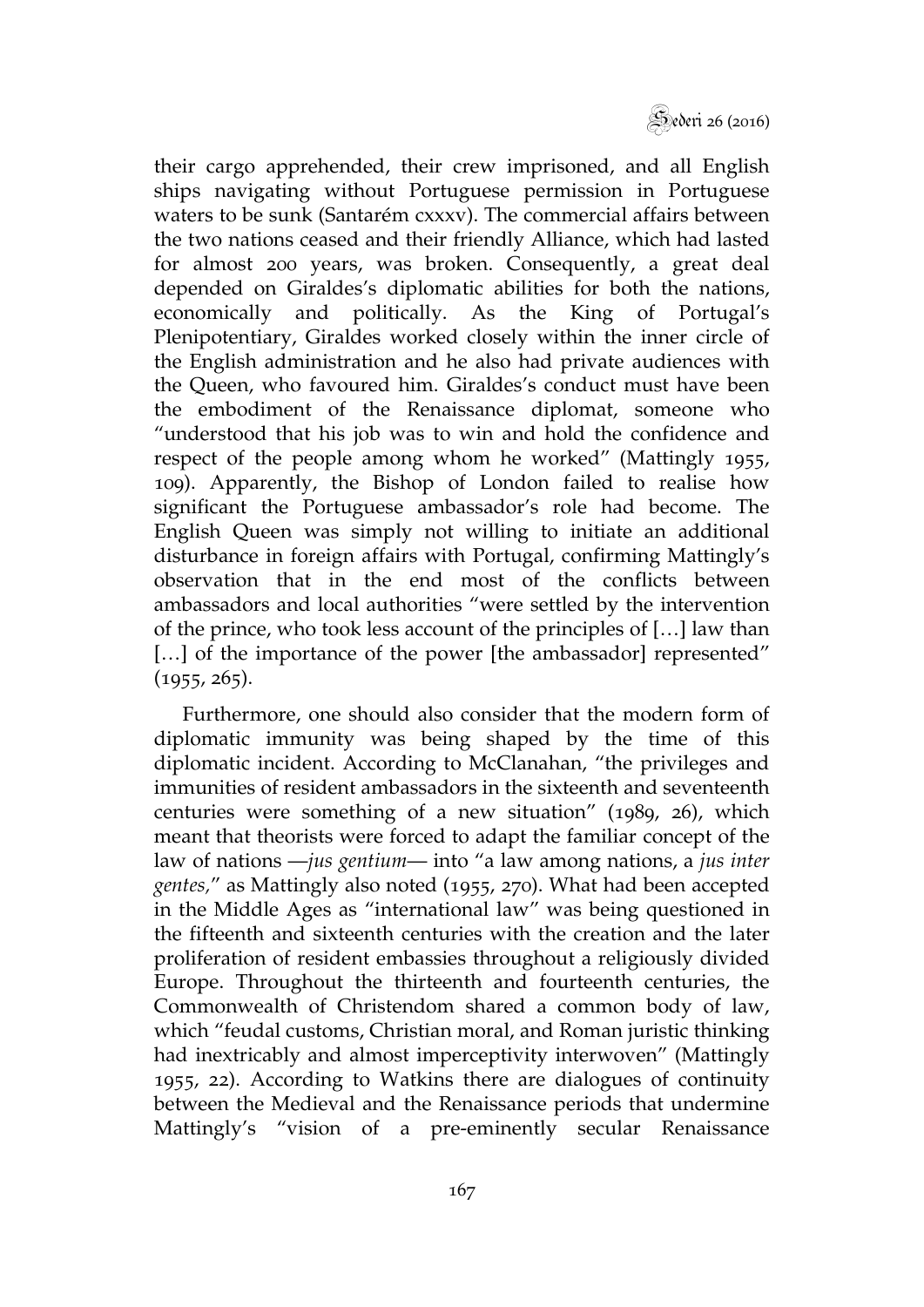$\overline{a}$ 

diplomacy carried out by increasingly professionalized residents that was later compromised by post-Reformation sectarism" (2008, 3). Notwithstanding these different perspectives, Europe had, as Butler points out, changed irrevocably:

As Roman Catholicism, once the religion of the Western Europe, was replaced in certain countries by other forms of obedience — Lutherans, Calvinistic, Anglican and others— liberty in the choice of adequate representatives could only be secured to states by mutual exemption of the diplomatic corps from an obligation of conformity to the state religion. This practice grew slowly and was not established till men had begun to think as naturally in political as they did in religious terms. (2003, 89)

Consequently, in order to allow resident ambassadors to hold religious services in countries contrary to their faith, the *droit de chapelle* was progressively added to the immunities already granted to sixteenth century diplomatic envoys.<sup>5</sup> A practical problem had emerged from the way host governments should act towards resident ambassadors, which meant that a compromise between medieval theory and "modern" diplomatic practice had to be found. By the end of the seventeenth century, De Callières would refer to what was then a universally accepted right of diplomatic agents:

Tous les Ambassadeurs, les Envoyez & les Residens ont droit de faire librement dans leurs maisons l'exercice de la Religion du Prince ou de l'Etat qu'ils servent, & d'y admettre tous les sujets du meme Prince qui se trouvent dans le pais ou ils resident. (1716, 101)

Therefore, regarding the Sheriff's invasion of the Portuguese ambassador's residence in Tower Street, one has to call to mind that the latter was under the recently and progressively attained *droit de chapelle*. According to McClanahan:

First to grant this privilege were France and England, reluctantly followed a great deal later by Catholic Spain and Italy and Protestant Scandinavia and The Netherlands. In the end, tolerance for "heretical" chapels was gradually conceded. Because of the

<sup>&</sup>lt;sup>5</sup> The others related to diplomatic immunity of ambassadors in transit, the immunity for debts contracted before the ambassador's diplomatic mission and the immunity from civil and criminal jurisdiction (Mattingly 1955, 257–261). McClanahan identifies the three major theories of diplomatic immunity from the sixteenth century onwards as personal representation, exterritoriality and functional necessity (1989, 27–34).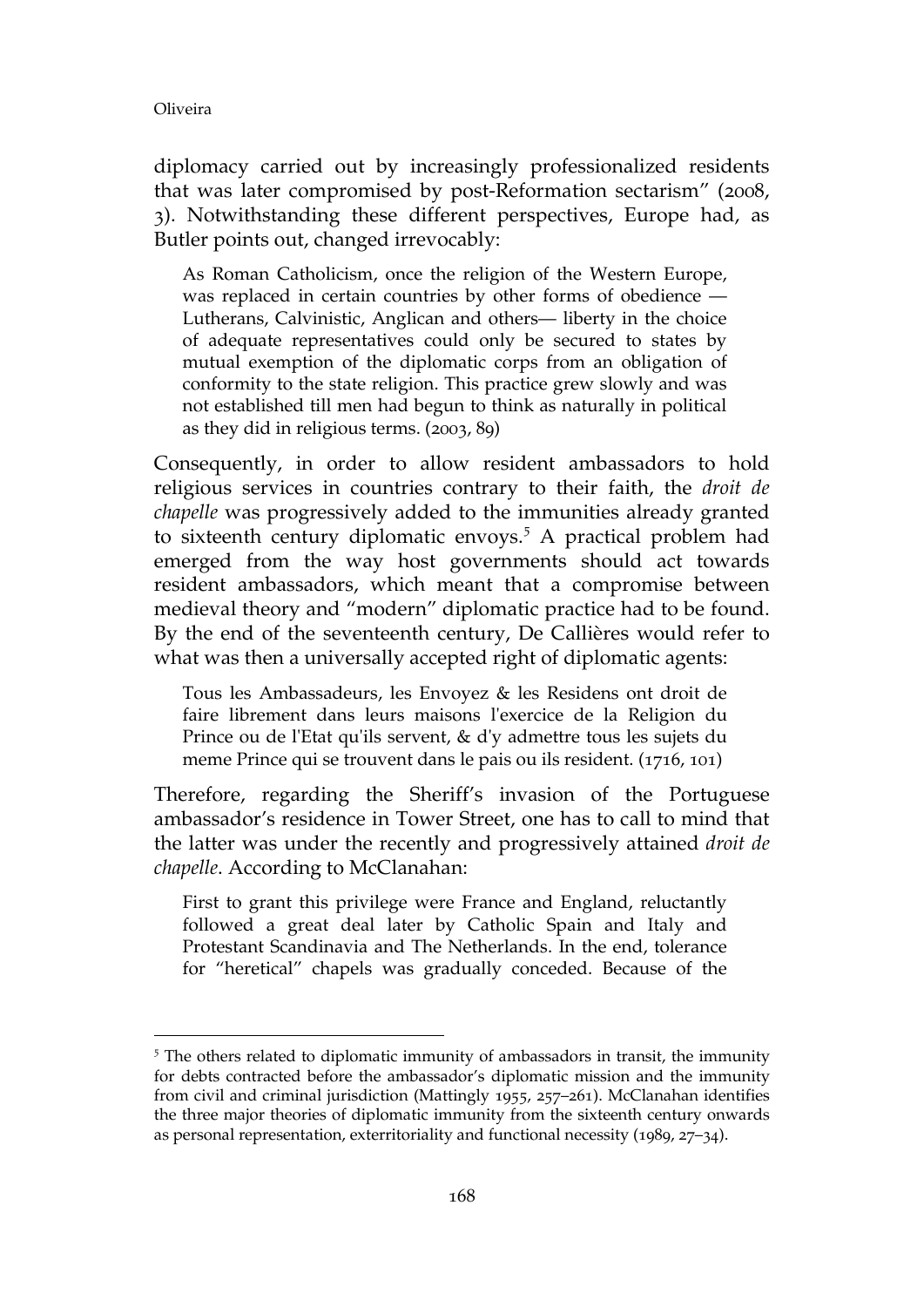delicacy of the subject, the toleration was tacit rather than written.  $(1989, 27)$ 

Nevertheless, it is important to consider that this right involved the questions as to "what kind of services could be celebrated in an ambassador's chapel and who might attend [them]" (Mattingly 1955, 266). As Mattingly points out, the answer to the first question is that ambassadors "as a mark of loyalty […] insisted on worshipping according to the rights of their homeland" (1955, 267). The answer to the second question relates to the principle enshrined in the 1555 religious Peace of Ausburg, *cuius region, eius religio* (whose realm, his religion), a principle that, as Brady points out, "made rulers responsible for the religious welfare, and ultimately consciences, of their subjects" (1994, 352). In this light, Giraldes and his embassy staff were allowed to hear Mass in the chapel of the ambassadorial residence in Tower Street, but that right was denied to the English subjects found there, whose religious practices had to conform to the Queen's. However, in Mattingly's opinion, "every ambassador was obliged, as a point of honour and evidence of his faith, to try to secure for near-by compatriots, as well as co-religionists, the privilege of attending his chapel" (1955, 267). That is why so many raids conducted by local authorities on ambassadorial residences are recorded: the arrest of English subjects attending Mass in Catholic ambassadors' chapels provided the "required" legal justification. That was the case with the invasion of the Spanish ambassador's residence in 1562, when De La Quadra was living in Durham Palace.<sup>6</sup> That was also the case with the Portuguese ambassador Manoel d'Alvares's infringement of diplomatic rights when his London house at Hoxton was raided on  $26<sup>th</sup>$  October 1568. In this distressing situation, Alvares was aided by the Spanish and French ambassadors, who helped solve the disagreement with the London constables (Hume 1982–89, 80; Birth 1907, 455). Instances abound regarding the violation of what was then the growing axiom of "exterritoriality," a doctrine of diplomatic immunity that raised additional problems, as Barker admits:

This theory [exterritoriality] asserted that not only was an ambassador and his retinue considered to be outside the jurisdiction of the receiving state but also, by some fiction, they

 $\overline{a}$  $6$  Nonetheless, this episode was also strongly political. See Birth (1907, 449-452).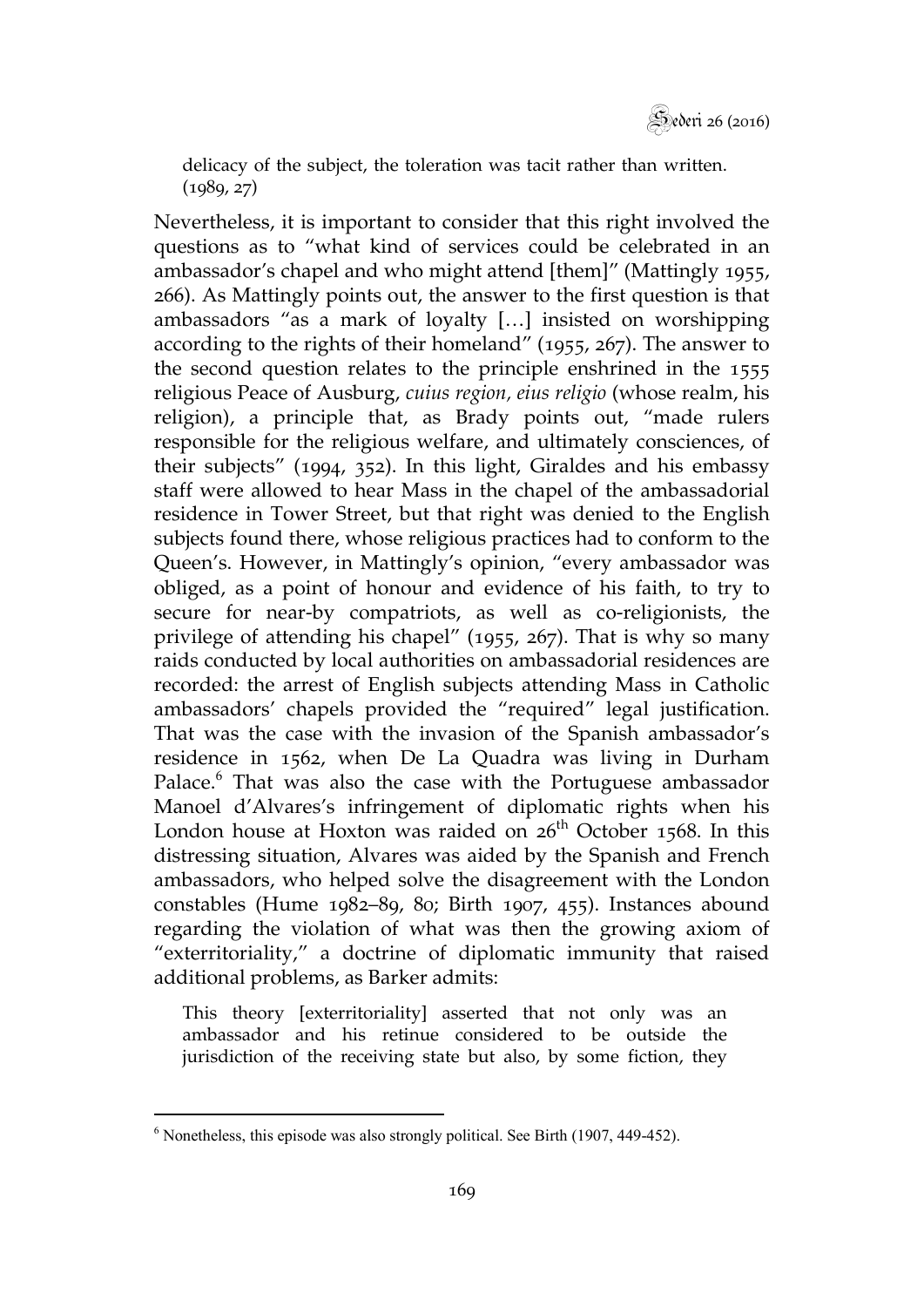were considered actually to be outside the territory of that state.  $(2006, 43)$ 

As previously stated, the Privy Council had already established a legal resolution to overrule the inviolability of these "little islands of alien sovereignty," a designation coined by Mattingly (1955, 268). Consequently, these diplomatic incidents involved the opposition between the legal, political and religious local authorities, on the one hand, and, on the other, the international law that endowed the ambassadors with new immunities. But in the end, the outcome of the diplomatic incident opposing the Bishop of London and the Portuguese ambassador proves that the English government did not want to risk a diplomatic breach with Portugal (266).

Portuguese records do not offer any evidence as to whether Francisco Giraldes informed his sovereign about this incident, although we have to take into account that many invaluable documents —including much of the Portuguese diplomatic correspondence— were lost in the 1755 Lisbon earthquake and fire. Likewise, the State Papers Foreign do not include any reference to the diplomatic incident under analysis. Another valuable source of information, the Calendar of Letters and State Papers relating to English Affairs kept mainly at the Archives of Simancas, does not provide any further detail as to what occurred in this particular diplomatic incident (Hume 1982–89). The Bishop of London's letters seem to constitute, therefore, the single piece of evidence that allows this glimpse into the event. Nevertheless, if we consider Giraldes's surviving correspondence on other matters, together with additional records that outline his personal character and professional profile, we can speculate about what followed the 1573 raid on the Portuguese embassy.

Sandys refers to the Portuguese ambassador's vigorous protests, which included shouting at and threatening the trespassers. Ever adaptable, as diplomats need to be, Giraldes was well aware that in the sphere of politics, one acts on a stage of appearances. A public outburst of indignation limited the Sheriff's actions —much to the Bishop's disappointment— but it enabled Giraldes to present his case later in court, directly and in person. As Black observes, inscribed in the roles of diplomacy one also finds the art of "misleading opponents" (2010, 12). Once at court, in the presence of the Queen and the monarch's display of power, Giraldes certainly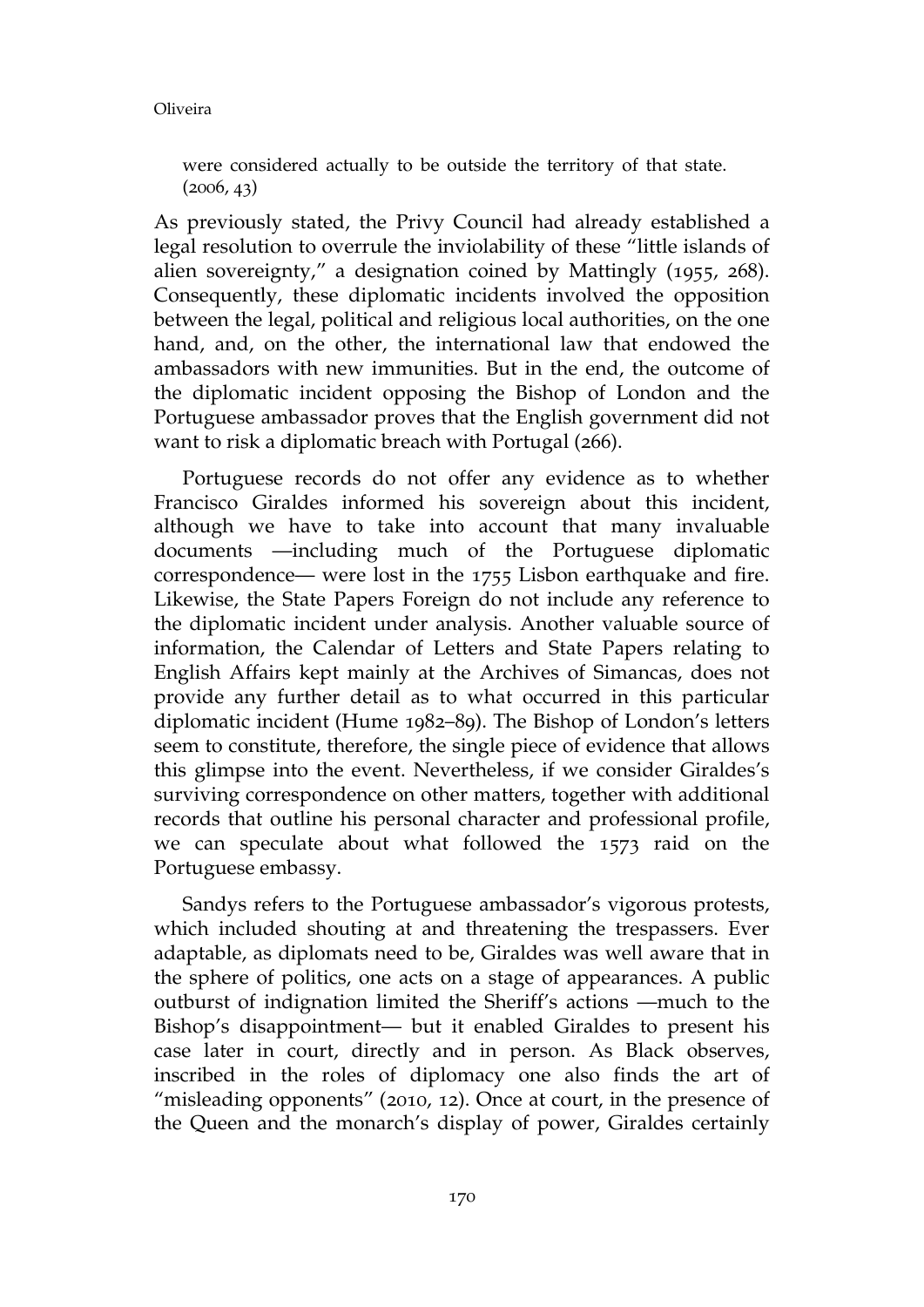

engaged in a different *modus operandi*, undoubtedly more discreet but equally assertive or, in Giraldes's own words, an audience with the Queen that was an "occasion of soliciting skilfully and warmly" (*SP* 12, 464–82).<sup>7</sup> Such a performance was precisely in accordance with what Wicquefort would later recommend, bearing in mind that the court was, in fact, the most illustrious theatre stage:

Mais comme le plus habile acteur n'est pas toujours sur le theatre, & change the maniere d'agir aprés que le rideau est tiré, ainsi l'Ambassadeur qui a bien jouer son rolle dans les fonctions de son caractere, doit faire l'honneste homme lors qu'il ne joue pas la comedie. (1689, 3–4)

The Portuguese ambassador had managed to come out of an unfavourable situation without risking his most important diplomatic mission, which was, as Barber noted, "the peaceful management of international relations" (1979, 6). That Giraldes continued to enjoy the Queen's favour long after this diplomatic incident is clearly demonstrated in a letter that the Portuguese ambassador wrote, on  $9^{th}$  December 1575, to D. Duarte Castelo Branco, in which Giraldes refers to the ship that the English Queen had offered him, so that his wife could sail under Elizabeth's protection and join him from Flanders (*Embaixada* fol. 124).

The Bishop of London, on the other hand, was appointed Archbishop of York in 1576. Rabb notes that Sandy's zeal and radicalism significantly declined over the years (1998, 5). One may wonder how the Bishop's failures in power struggles like the "intolerable business" with Giraldes contributed to soften his attitude.

And yet, further evidence suggests that Catholic ceremonies went on continuously in the Portuguese Ambassador's residence in London, until in 1576, when Giraldes was living in Charter House another incident occurred. As Hampton observes, "late sixteenth century England was the site of several important developments in diplomatic history, both theoretical and practical" as a consequence of the religious conflict, which resulted in a reconsideration of diplomacy (2009, 138). In this light —and despite the veil of oblivion that rests upon the Portuguese Ambassadors and their missions— it is significant to consider how the 1573 diplomatic incident involving

 $\overline{a}$ 

<sup>7</sup> *Calendar of State Papers Foreign: Elizabeth.*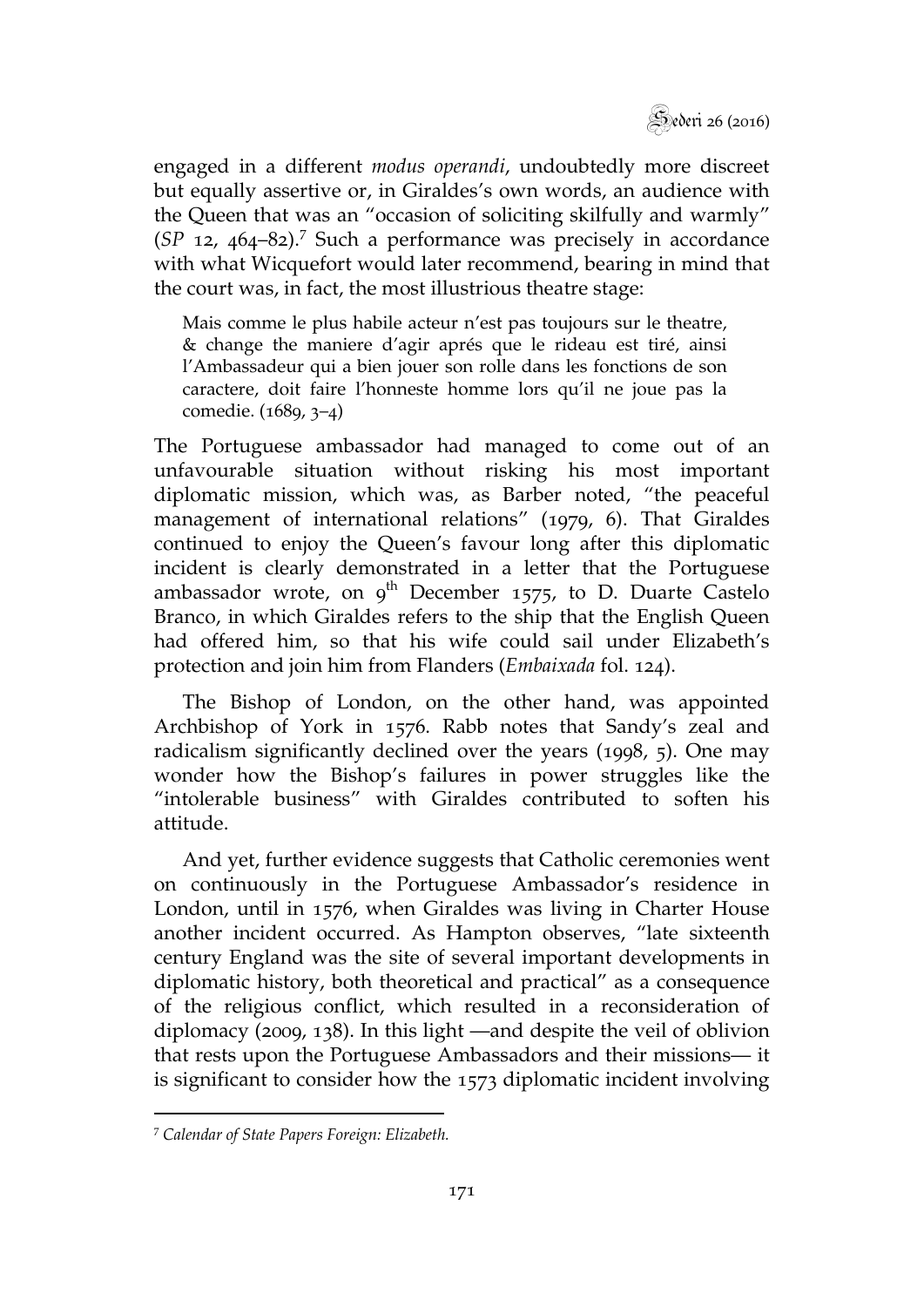Francisco Giraldes could somehow have contributed to the improvement and establishment of diplomatic privileges.

# **References**

- Aughterson, Kate, ed. 1998. "Papal Bull." In *The English Renaissance: An Anthology of Sources and Documents*, 36–37. London and New York: Routledge.
- Bacon, Nicholas. 1682 (1559). "The Journal of the House of the Lords: Proceedings in the House of the Lords, in the Parliament holden at Westminster Aº Iº Regin. Eliz. A. D. 1558 & 1559." In *The Journals of All the Parliaments During the Reign of Queen Elizabeth both of The House of Lords and House of Commons*, edited by Paul Bowes, 31–35. London: John Starkey.
- Barber, Peter. 1979. *Diplomacy: The World of the Honest Spy*. London: Longwood.
- Barker, Craig J. 2006. *The Protection of Diplomatic Personnel*. Hampshire and Burlington: Ashgate Publishing.
- Birth, Henry Norbert. 1907. *The Elizabethan Religious Settlement: A Study of Contemporary Documents*. London: George Bell.
- Black, Jeremy. 2010. *A History of Diplomacy*. London: Reaktion Books.
- Brady, Thomas A. *et al*, eds. 1994. *Handbook of European History 1400– 1600: Late Middle Ages, Renaissance and Reformation*. Leiden, New York: Brill.
- Bullein, William. 1888. *A Dialogue against the Feuer Pestilence*. Edited by Mark W. Bullen and A. H. Bullen. London: Early English Text Society by E. Trübner.
- Butler, Geoffrey, and Simon Maccoby 2003 (1928). *The Development of International Law*. New Jersey: The Lawbook Exchange.
- De Callières, François. 1716. *De la manière de négocier avec les Souverains*: *de l'utilité des négociations, du choix des ambassadeurs et des envoyez, et des qualitez necessaires pour réussir dans ces emplois.* Amsterdam: pour la Compagnie.
- Elizabeth I. 1806 (1585). "The Queen's Speech at Proroguing the Parliament." In *The Parliamentary History of England, from the Earliest Period to the Year 1803*, edited by William Cobbett, Vol. 1, 833–34. London: T.C. Hansard, Peterborough-Court.
- "Elizabeth: January 1578, 21–31." 1901. In *Calendar of State Papers Foreign, Elizabeth*, *Volume 12*, *1577–78*, edited by Arthur John Butler, 464–82. London: Her Majesty's Stationery Office.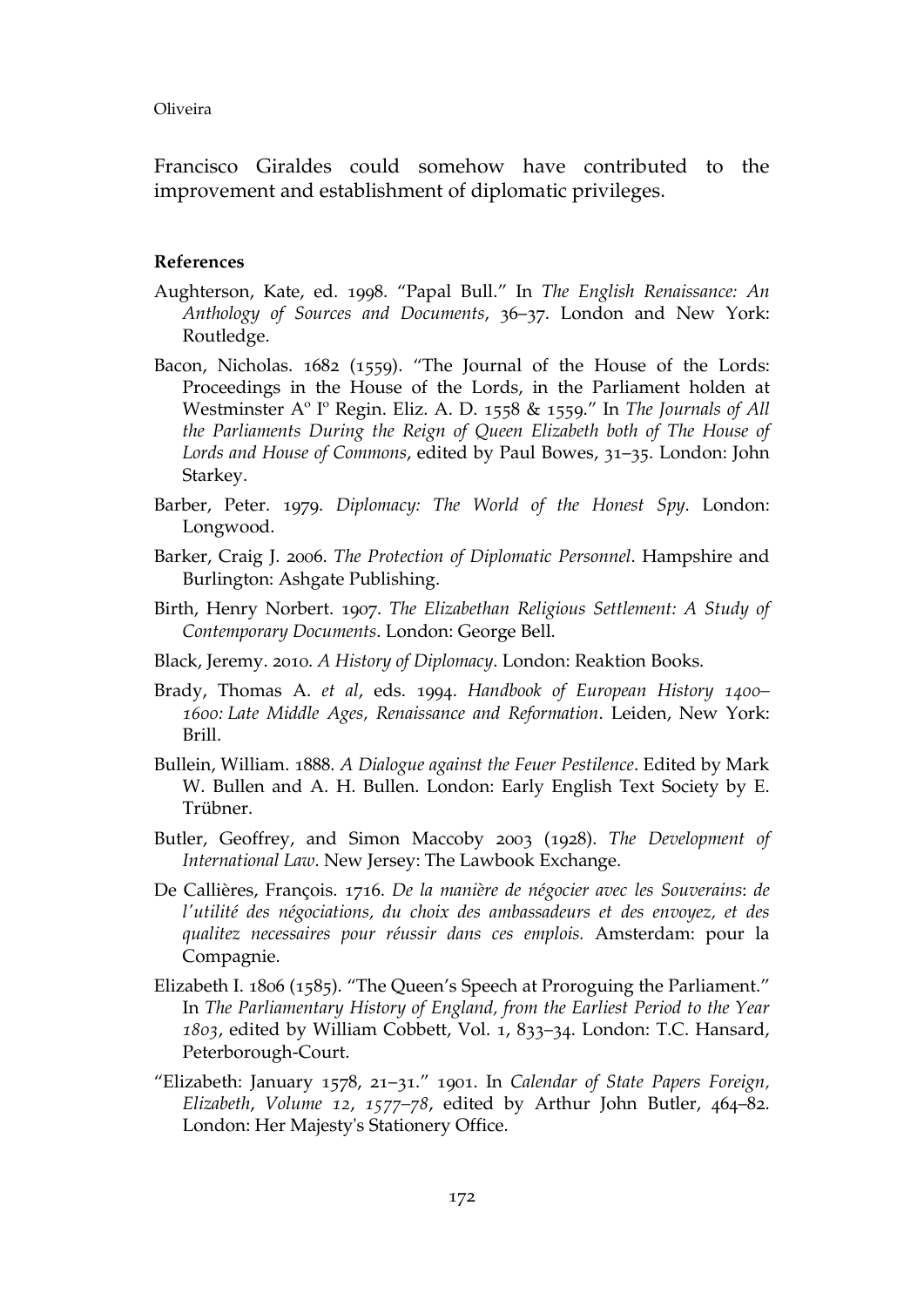- Eliot, T.S. 1975 (1939). "The Idea of a Christian Society." In *Selected Prose of T. S. Eliot*, edited by Frank Kermode, 285–291. London and Boston: Faber and Faber.
- *Embaixada e Governo de D. Duarte Castelo Branco 1571-1581 Vol. IV*. Manuscritos da Biblioteca da Ajuda, Palácio Nacional da Ajuda. *Fols*. 123-125.
- Grindal, Edmund. 1843. *The Remains of Edmund Grindal, D.D.: Successively Bishop of London and Archbishop of York and Canterbury*. Edited by Rev. William Nicholson. Cambridge: University Press.
- Hampton, Timothy. 2009. *Fictions of Embassy: Literature and Diplomacy in Early Modern Europe*. Ithaca and London: Cornell University Press.
- Hume, Martin A. S. ed. 1892-1899. *Calendar of Letters and State Papers relating to English Affairs preserved principally in the Archive of Simancas.* London: Eyre and Spottiswoode.
- *Lansdowne Manuscripts*. "Edwyn, Bp. of Worcester, to Sir Wm Cecil; his grief that his refusing the Archbishopric of London has displeased him, &c. April 26, 1570." MS British Library, Lansdowne 12. *fol.* 82.
	- ———. "Edwyn, Bp. of London, to the Lord Treasurer; concerning the Portuguese Ambassador's undue encouragement of the Mass. March 2, 1573." MS British Library, Lansdowne 16. *fol*. 25.
- ———. "Edwyn, Bp. of London, to the Earl of Leicester; he warmly pleads against tolerating the Portuguese Ambassador to hear Mass, and calls him a calf-worshipper. March 4, 1573." MS British Library, Lansdowne 16. *fol*. 26.
- Mattingly, Garrett. 1955. *Renaissance Diplomacy*. Middlesex and Victoria: Penguin.
- McClanahan, Grant V. 1989. *Diplomatic Immunity: Principles, Practices, Problems*. London and Washington DC: C. Hurst & Co. Publishers.
- Mortimer, Ian. 2013. *The Time Traveller's Guide to Elizabethan England*. London: Bodley Head.
- Patterson, Annabel. 2004. *Reading between the Lines*. London: Routledge.
- Rabb, Theodore. 1998. *Jacobean Gentleman: Sir Edwin Sandys, 1561–1629*. Princeton and West Sussex: Princeton University Press.
- Sandys, Edwin. 1841. *The Sermons of Edwin Sandys, D. D., Successively Bishop of Worcester and London and Archbishop of York: To Which Are Added Some Miscellaneous Pieces by the Same Author*. Edited by John Ayre. Cambridge: Printed at the University Press.